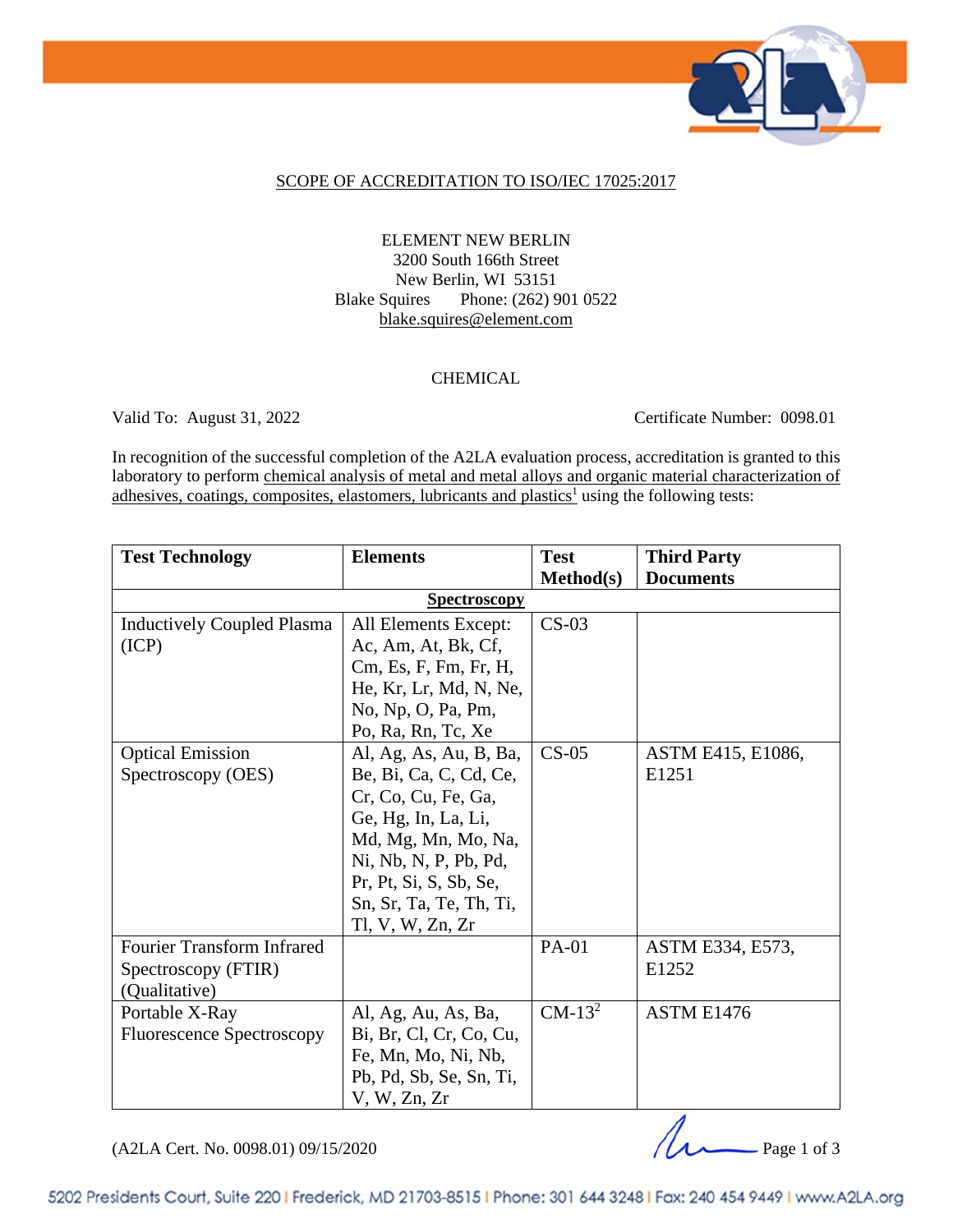| <b>Test Technology</b>              | <b>Elements</b>                      | <b>Test</b>  | <b>Third Party</b>                    |  |  |  |
|-------------------------------------|--------------------------------------|--------------|---------------------------------------|--|--|--|
|                                     |                                      | Method(s)    | <b>Documents</b>                      |  |  |  |
| <b>Spectroscopy Cont.</b>           |                                      |              |                                       |  |  |  |
| Lead (Pb) Content in                | Pb                                   |              | CPSC-CH-E1001-08.2                    |  |  |  |
| <b>Children's Metal Products</b>    |                                      |              |                                       |  |  |  |
| (Including Children's Metal)        |                                      |              |                                       |  |  |  |
| Jewelry) (using ICP-OES)            |                                      |              |                                       |  |  |  |
| Lead (Pb) Content in                | Pb                                   |              | CPSC-CH-E1002-08.2                    |  |  |  |
| Children's Non-Metal                |                                      |              |                                       |  |  |  |
| Products                            |                                      |              |                                       |  |  |  |
| Lead (Pb) in Paint and Other        | Pb                                   |              | CPSC-CH-E1003-09,                     |  |  |  |
| <b>Similar Surface Coatings</b>     |                                      |              | CPSC-CH-E1003-09.1                    |  |  |  |
| (using ICP-OES)                     |                                      |              |                                       |  |  |  |
| <b>Energy Dispersive</b>            |                                      | $MA-15$      | ASTM E1508                            |  |  |  |
| Spectroscopy (EDS)                  |                                      |              |                                       |  |  |  |
| (Elemental Mapping,                 |                                      |              |                                       |  |  |  |
| Coating Identification)             |                                      |              |                                       |  |  |  |
|                                     | <b>Combustion / Inert Gas Fusion</b> |              |                                       |  |  |  |
| Combustion (LECO)                   | C, S                                 | $CA-06$      | ASTM E1019                            |  |  |  |
|                                     | Chromatography                       |              |                                       |  |  |  |
| Gas Chromatography/Mass             |                                      |              | CPSC-CH-C1001-09.4                    |  |  |  |
| Spectrometry (GC/MS)                |                                      |              |                                       |  |  |  |
| <b>Determination of Phthalates</b>  |                                      |              |                                       |  |  |  |
|                                     | <b>Thermal Analysis</b>              |              |                                       |  |  |  |
| Differential Scanning               |                                      | PA-06        | ASTM D3418, E793,                     |  |  |  |
| Calorimetry (DSC)                   |                                      |              | E794, E1356, E2602                    |  |  |  |
| <b>Oxidative Stability</b>          |                                      | PA-14        | ASTM D3895,                           |  |  |  |
|                                     |                                      |              | E1858 (Method A only)                 |  |  |  |
| Thermogravimetric Analysis          |                                      | PA-04        | ASTM E1131                            |  |  |  |
| (TGA)                               |                                      |              |                                       |  |  |  |
| Thermomechanical Analysis           |                                      | <b>PA-22</b> | <b>ASTM E831, E1545</b>               |  |  |  |
| (TMA)                               |                                      |              |                                       |  |  |  |
| <b>Coating Analysis</b>             |                                      |              |                                       |  |  |  |
| <b>Weight of Coatings</b>           |                                      | $CM-01$      | ASTM A90/A90M, A428,                  |  |  |  |
|                                     |                                      |              | B137, B767; ISO 3892                  |  |  |  |
| Solvent Rub                         |                                      | $PC-14$      | ASTM D4752, D5402;                    |  |  |  |
|                                     |                                      |              | <b>GM9509P</b>                        |  |  |  |
| <b>Miscellaneous Testing</b>        |                                      |              |                                       |  |  |  |
| Density & Interconnected            |                                      | $CM-02$      | <b>ASTM B311, B328</b>                |  |  |  |
| Porosity of Powdered Metal          |                                      |              | (Withdrawn 2009) <sup>3</sup> , B962, |  |  |  |
| Alloys                              |                                      |              | B963; MPIF Std. 42,                   |  |  |  |
|                                     |                                      |              | MPIF Std. 57; SAE J471D               |  |  |  |
| Density of Polymers                 |                                      | PA-02        | <b>ASTM D792</b>                      |  |  |  |
| Filler Reinforcement of             |                                      |              | ASTM D2584                            |  |  |  |
| <b>Cured Resins</b>                 |                                      |              |                                       |  |  |  |
|                                     |                                      |              |                                       |  |  |  |
|                                     |                                      |              |                                       |  |  |  |
|                                     |                                      |              |                                       |  |  |  |
|                                     |                                      |              | Page 2 of 3                           |  |  |  |
| (A2LA Cert. No. 0098.01) 09/15/2020 |                                      |              |                                       |  |  |  |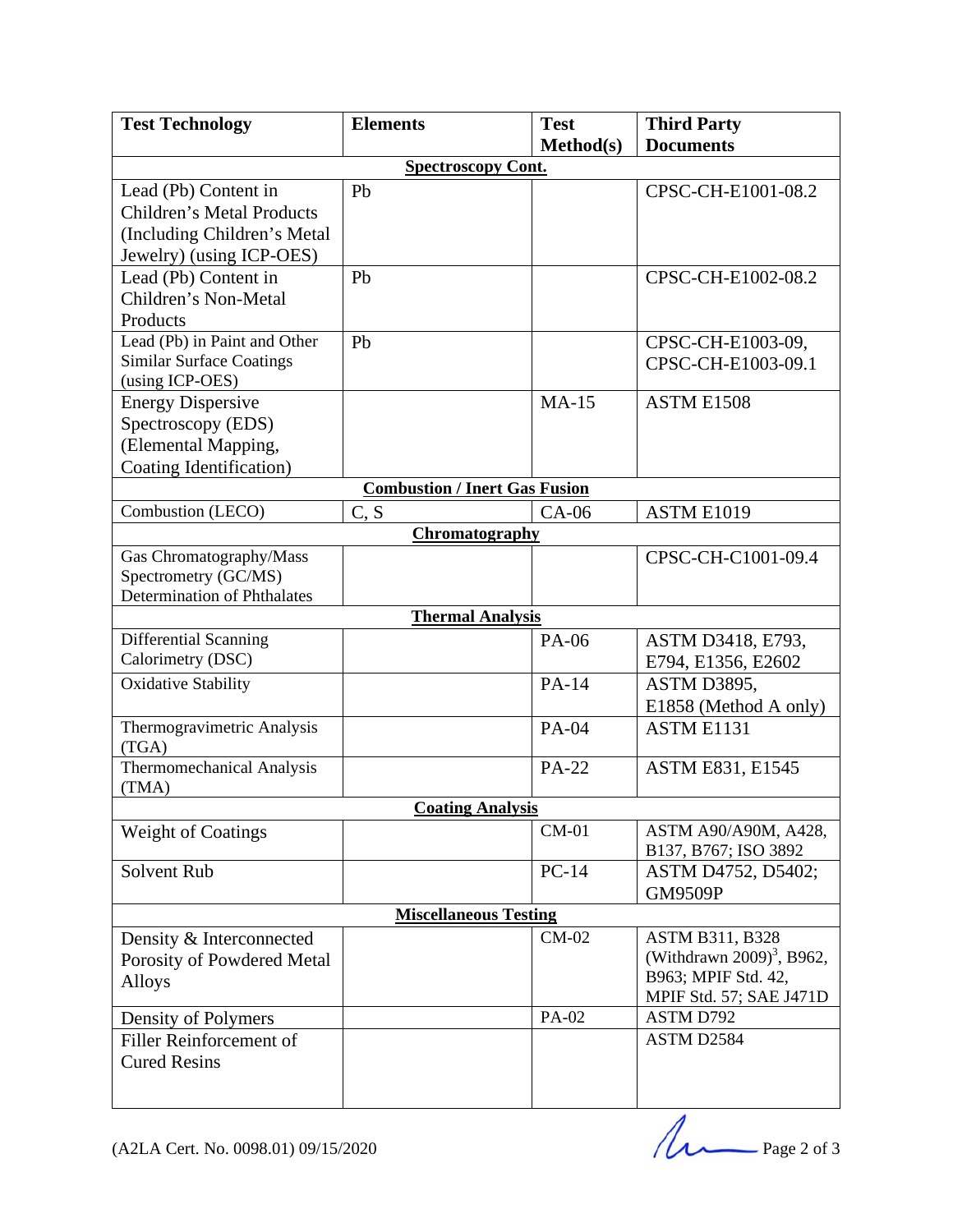| <b>Test Technology</b>             | <b>Elements</b> | <b>Test</b>      | <b>Third Party</b>               |  |  |
|------------------------------------|-----------------|------------------|----------------------------------|--|--|
|                                    |                 | <b>Method(s)</b> | <b>Documents</b>                 |  |  |
| <b>Miscellaneous Testing Cont.</b> |                 |                  |                                  |  |  |
| <b>Fluid Resistance</b>            |                 | $PA-11$          | ASTM D471, D543,                 |  |  |
|                                    |                 |                  | D896, D1308                      |  |  |
|                                    |                 |                  |                                  |  |  |
| 3A Sanitary Standard Test for      |                 | $CM-08$          | 3A Sanitary Standards            |  |  |
| Plastics & Elastomers              |                 | $CM-12$          | 18 & 20                          |  |  |
| <b>Water Immersion</b>             |                 |                  | ASTM D570, D870;                 |  |  |
|                                    |                 |                  | GM9514P                          |  |  |
|                                    |                 |                  | (Withdrawn $2011$ ) <sup>3</sup> |  |  |
| Heat Aging                         |                 | <b>PA-08</b>     | <b>ASTM D573, D3045</b>          |  |  |
|                                    |                 | $PA-10$          |                                  |  |  |
| <b>Melt Flow</b>                   |                 | PA-30            | ASTM D1238                       |  |  |
|                                    |                 |                  | (Method $A & B$ )                |  |  |
| <b>Failure Analysis</b>            |                 |                  | Using test methods listed        |  |  |
|                                    |                 |                  | above in accordance with         |  |  |
|                                    |                 |                  | the ASM Handbook                 |  |  |
|                                    |                 |                  | Volume 11                        |  |  |

<sup>1</sup> The Consumer Product Safety Improvement Act (CPSIA) requires that every children's product subject to a federal consumer product safety requirement be tested by a Consumer Product Safety Commission (CPSC) accepted laboratory for compliance with the applicable federal children's product safety requirements. Accreditation by A2LA does not infer acceptance by the CPSC. Please verify this organization's acceptance status by using the CPSC's searchable database, located at http://www.cpsc.gov/cgi-bin/labsearch/.

- <sup>2</sup> This laboratory meets A2LA *R104 General Requirements: Accreditation of Field Testing and Field Calibration Laboratories* for these tests.
- <sup>3</sup> This laboratory's scope contains withdrawn or superseded methods. As a clarifier, this indicates that the applicable method itself has been withdrawn or is now considered "historical" and not that the laboratory's accreditation for the method has been withdrawn.

 $(42LA$  Cert. No. 0098.01) 09/15/2020